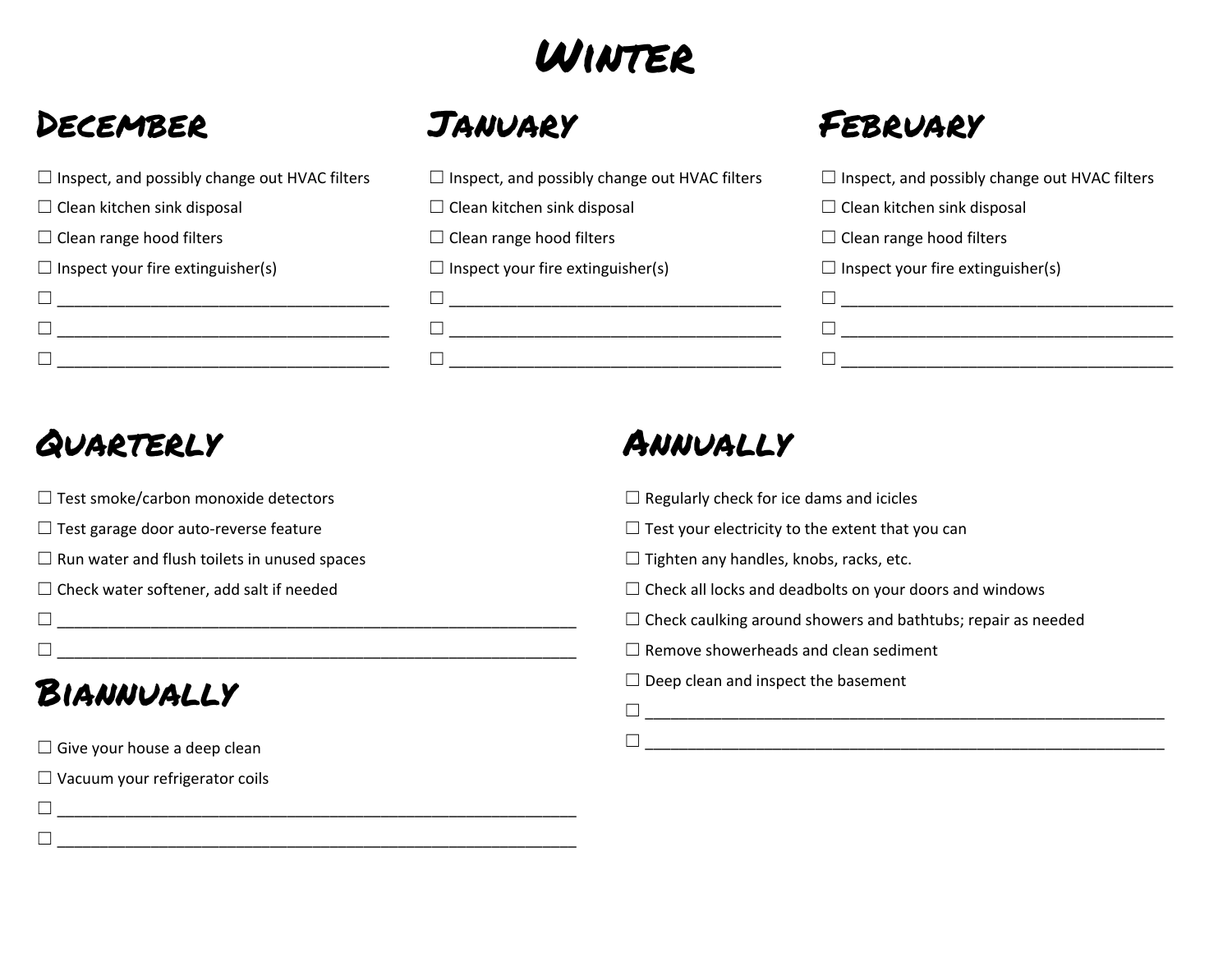

# March

| $\Box$ Inspect, and possibly change out HVAC filters |
|------------------------------------------------------|
| $\Box$ Clean kitchen sink disposal                   |
| $\Box$ Clean range hood filters                      |
| $\Box$ Inspect your fire extinguisher(s)             |
|                                                      |
|                                                      |
|                                                      |

#### April

| $\Box$ Inspect, and possibly change out HVAC filters |
|------------------------------------------------------|
| $\Box$ Clean kitchen sink disposal                   |
| $\Box$ Clean range hood filters                      |
| $\Box$ Inspect your fire extinguisher(s)             |

☐ \_\_\_\_\_\_\_\_\_\_\_\_\_\_\_\_\_\_\_\_\_\_\_\_\_\_\_\_\_\_\_\_\_\_\_\_\_\_\_ ☐ \_\_\_\_\_\_\_\_\_\_\_\_\_\_\_\_\_\_\_\_\_\_\_\_\_\_\_\_\_\_\_\_\_\_\_\_\_\_\_ ☐ \_\_\_\_\_\_\_\_\_\_\_\_\_\_\_\_\_\_\_\_\_\_\_\_\_\_\_\_\_\_\_\_\_\_\_\_\_\_\_ May

| $\Box$ Inspect, and possibly change out HVAC filters |
|------------------------------------------------------|
| $\Box$ Clean kitchen sink disposal                   |
| $\Box$ Clean range hood filters                      |
| $\Box$ Inspect your fire extinguisher(s)             |
|                                                      |
|                                                      |
|                                                      |

# Quarterly

 $\Box$  Test smoke/carbon monoxide detectors

☐ Test garage door auto-reverse feature

 $\Box$  Run water and flush toilets in unused spaces

 $\Box$  Check water softener, add salt if needed

☐ \_\_\_\_\_\_\_\_\_\_\_\_\_\_\_\_\_\_\_\_\_\_\_\_\_\_\_\_\_\_\_\_\_\_\_\_\_\_\_\_\_\_\_\_\_\_\_\_\_\_\_\_\_\_\_\_\_\_\_\_\_  $\Box$ 

# Biannually

 $\Box$  Test your water heater's pressure relief valve

 $\Box$  Replace batteries in smoke/carbon monoxide detectors

☐ \_\_\_\_\_\_\_\_\_\_\_\_\_\_\_\_\_\_\_\_\_\_\_\_\_\_\_\_\_\_\_\_\_\_\_\_\_\_\_\_\_\_\_\_\_\_\_\_\_\_\_\_\_\_\_\_\_\_\_\_\_

☐ \_\_\_\_\_\_\_\_\_\_\_\_\_\_\_\_\_\_\_\_\_\_\_\_\_\_\_\_\_\_\_\_\_\_\_\_\_\_\_\_\_\_\_\_\_\_\_\_\_\_\_\_\_\_\_\_\_\_\_\_\_

# Annually

 $\Box$  Check the exterior drainage

 $\Box$  Clean out gutters

 $\Box$  Inspect the exterior of your home

 $\Box$  Get your air conditioning system ready for summer; consider servicing

 $\Box$  Repair/replace damaged window screens

 $\Box$  Clear dead plants/shrubs from the house

 $\Box$  Check trees for interference with electric lines

 $\Box$  Inspect roofing for damage, leaks, etc.

| _<br>____ |  |  |
|-----------|--|--|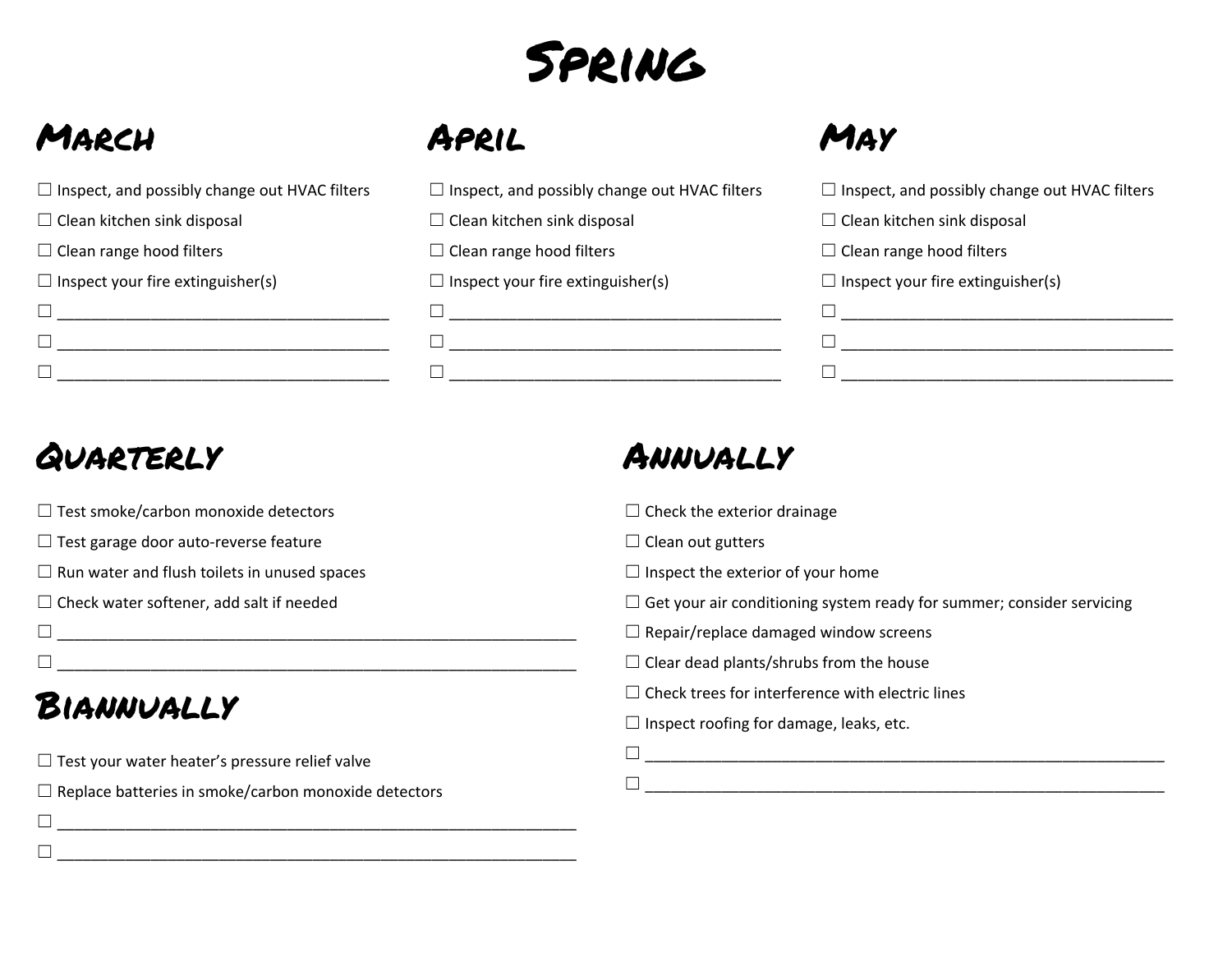

# June

| $\Box$ Inspect, and possibly change out HVAC filters |
|------------------------------------------------------|
| $\Box$ Clean kitchen sink disposal                   |
| $\Box$ Clean range hood filters                      |
| $\Box$ Inspect your fire extinguisher(s)             |
|                                                      |
|                                                      |
|                                                      |

#### July

| $\Box$ Inspect, and possibly change out HVAC filters |
|------------------------------------------------------|
| $\Box$ Clean kitchen sink disposal                   |
| $\Box$ Clean range hood filters                      |
| $\Box$ Inspect your fire extinguisher(s)             |
|                                                      |

☐ \_\_\_\_\_\_\_\_\_\_\_\_\_\_\_\_\_\_\_\_\_\_\_\_\_\_\_\_\_\_\_\_\_\_\_\_\_\_\_ ☐ \_\_\_\_\_\_\_\_\_\_\_\_\_\_\_\_\_\_\_\_\_\_\_\_\_\_\_\_\_\_\_\_\_\_\_\_\_\_\_

# **AUGUST**

| $\Box$ Inspect, and possibly change out HVAC filters |
|------------------------------------------------------|
| $\Box$ Clean kitchen sink disposal                   |
| $\Box$ Clean range hood filters                      |
| $\Box$ Inspect your fire extinguisher(s)             |
|                                                      |
|                                                      |
|                                                      |

# Quarterly

 $\Box$  Test smoke/carbon monoxide detectors

☐ Test garage door auto-reverse feature

 $\Box$  Run water and flush toilets in unused spaces

☐ \_\_\_\_\_\_\_\_\_\_\_\_\_\_\_\_\_\_\_\_\_\_\_\_\_\_\_\_\_\_\_\_\_\_\_\_\_\_\_\_\_\_\_\_\_\_\_\_\_\_\_\_\_\_\_\_\_\_\_\_\_

 $\Box$  Check water softener, add salt if needed

☐ \_\_\_\_\_\_\_\_\_\_\_\_\_\_\_\_\_\_\_\_\_\_\_\_\_\_\_\_\_\_\_\_\_\_\_\_\_\_\_\_\_\_\_\_\_\_\_\_\_\_\_\_\_\_\_\_\_\_\_\_\_

# Biannually

 $\Box$  Give your house a deep clean

 $\Box$  Vacuum your refrigerator coils

☐ \_\_\_\_\_\_\_\_\_\_\_\_\_\_\_\_\_\_\_\_\_\_\_\_\_\_\_\_\_\_\_\_\_\_\_\_\_\_\_\_\_\_\_\_\_\_\_\_\_\_\_\_\_\_\_\_\_\_\_\_\_

☐ \_\_\_\_\_\_\_\_\_\_\_\_\_\_\_\_\_\_\_\_\_\_\_\_\_\_\_\_\_\_\_\_\_\_\_\_\_\_\_\_\_\_\_\_\_\_\_\_\_\_\_\_\_\_\_\_\_\_\_\_\_

# Annually

 $\Box$  Check grout in bathrooms, kitchen, etc.; repair as needed

 $\Box$  Inspect plumbing for leaks, clean aerators on faucets

 $\Box$  Take care of any insect problems you may have

 $\Box$  Clean and repair deck/patio as needed

 $\Box$  Clean out window wells of debris

 $\Box$  Check and clean dryer vent, other exhaust vents to exterior of home

☐ \_\_\_\_\_\_\_\_\_\_\_\_\_\_\_\_\_\_\_\_\_\_\_\_\_\_\_\_\_\_\_\_\_\_\_\_\_\_\_\_\_\_\_\_\_\_\_\_\_\_\_\_\_\_\_\_\_\_\_\_\_

#### $\Box$  Clean garage

☐ \_\_\_\_\_\_\_\_\_\_\_\_\_\_\_\_\_\_\_\_\_\_\_\_\_\_\_\_\_\_\_\_\_\_\_\_\_\_\_\_\_\_\_\_\_\_\_\_\_\_\_\_\_\_\_\_\_\_\_\_\_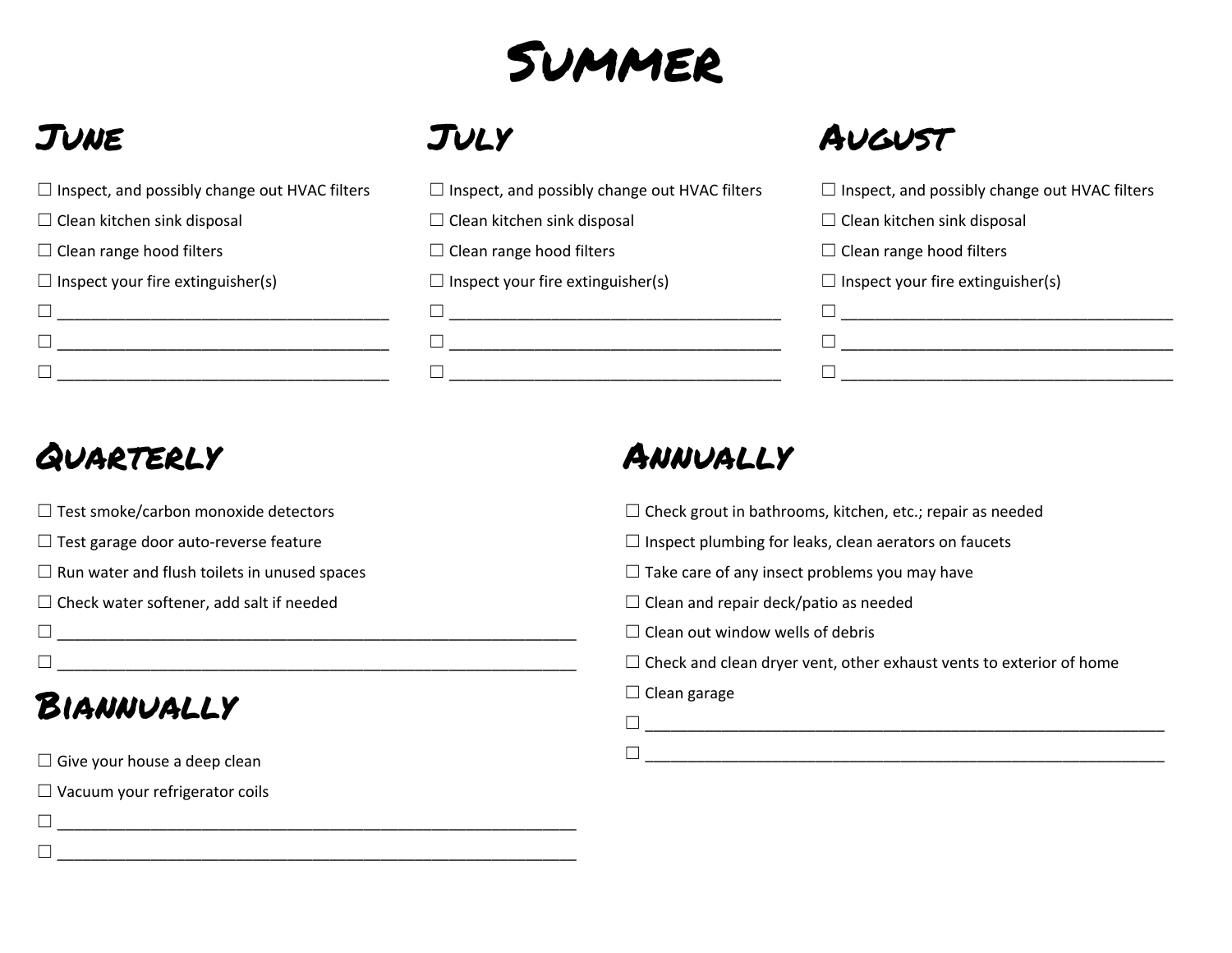# Fall

# September

| $\Box$ Inspect, and possibly change out HVAC filters |
|------------------------------------------------------|
| $\Box$ Clean kitchen sink disposal                   |
| $\Box$ Clean range hood filters                      |
| $\Box$ Inspect your fire extinguisher(s)             |
|                                                      |
|                                                      |
|                                                      |

#### **OCTOBER**

| $\Box$ Inspect, and possibly change out HVAC filters |
|------------------------------------------------------|
| $\Box$ Clean kitchen sink disposal                   |
| $\Box$ Clean range hood filters                      |
| $\Box$ Inspect your fire extinguisher(s)             |
|                                                      |
|                                                      |
|                                                      |

# November

| $\Box$ Inspect, and possibly change out HVAC filters |
|------------------------------------------------------|
| $\Box$ Clean kitchen sink disposal                   |
| $\Box$ Clean range hood filters                      |
| $\Box$ Inspect your fire extinguisher(s)             |
|                                                      |
|                                                      |
|                                                      |

# Quarterly

 $\Box$  Test smoke/carbon monoxide detectors

☐ Test garage door auto-reverse feature

 $\Box$  Run water and flush toilets in unused spaces

☐ Check water softener, add salt if needed

☐ \_\_\_\_\_\_\_\_\_\_\_\_\_\_\_\_\_\_\_\_\_\_\_\_\_\_\_\_\_\_\_\_\_\_\_\_\_\_\_\_\_\_\_\_\_\_\_\_\_\_\_\_\_\_\_\_\_\_\_\_\_  $\Box$ 

# Biannually

 $\Box$  Test your water heater's pressure relief valve

 $\Box$  Replace batteries in smoke/carbon monoxide detectors

☐ \_\_\_\_\_\_\_\_\_\_\_\_\_\_\_\_\_\_\_\_\_\_\_\_\_\_\_\_\_\_\_\_\_\_\_\_\_\_\_\_\_\_\_\_\_\_\_\_\_\_\_\_\_\_\_\_\_\_\_\_\_

☐ \_\_\_\_\_\_\_\_\_\_\_\_\_\_\_\_\_\_\_\_\_\_\_\_\_\_\_\_\_\_\_\_\_\_\_\_\_\_\_\_\_\_\_\_\_\_\_\_\_\_\_\_\_\_\_\_\_\_\_\_\_

# Annually

 $\Box$  Flush hot water heater and remove sediment

 $\Box$  Winterize air conditioning system

 $\Box$  Get heating system ready for winter

 $\Box$  Turn off and flush outdoor water faucets

 $\Box$  Get chimney cleaned

 $\Box$  Test sump pump

 $\Box$  Check driveway/pavement for cracks

 $\Box$  Buy winter gear

☐ \_\_\_\_\_\_\_\_\_\_\_\_\_\_\_\_\_\_\_\_\_\_\_\_\_\_\_\_\_\_\_\_\_\_\_\_\_\_\_\_\_\_\_\_\_\_\_\_\_\_\_\_\_\_\_\_\_\_\_\_\_ ☐ \_\_\_\_\_\_\_\_\_\_\_\_\_\_\_\_\_\_\_\_\_\_\_\_\_\_\_\_\_\_\_\_\_\_\_\_\_\_\_\_\_\_\_\_\_\_\_\_\_\_\_\_\_\_\_\_\_\_\_\_\_